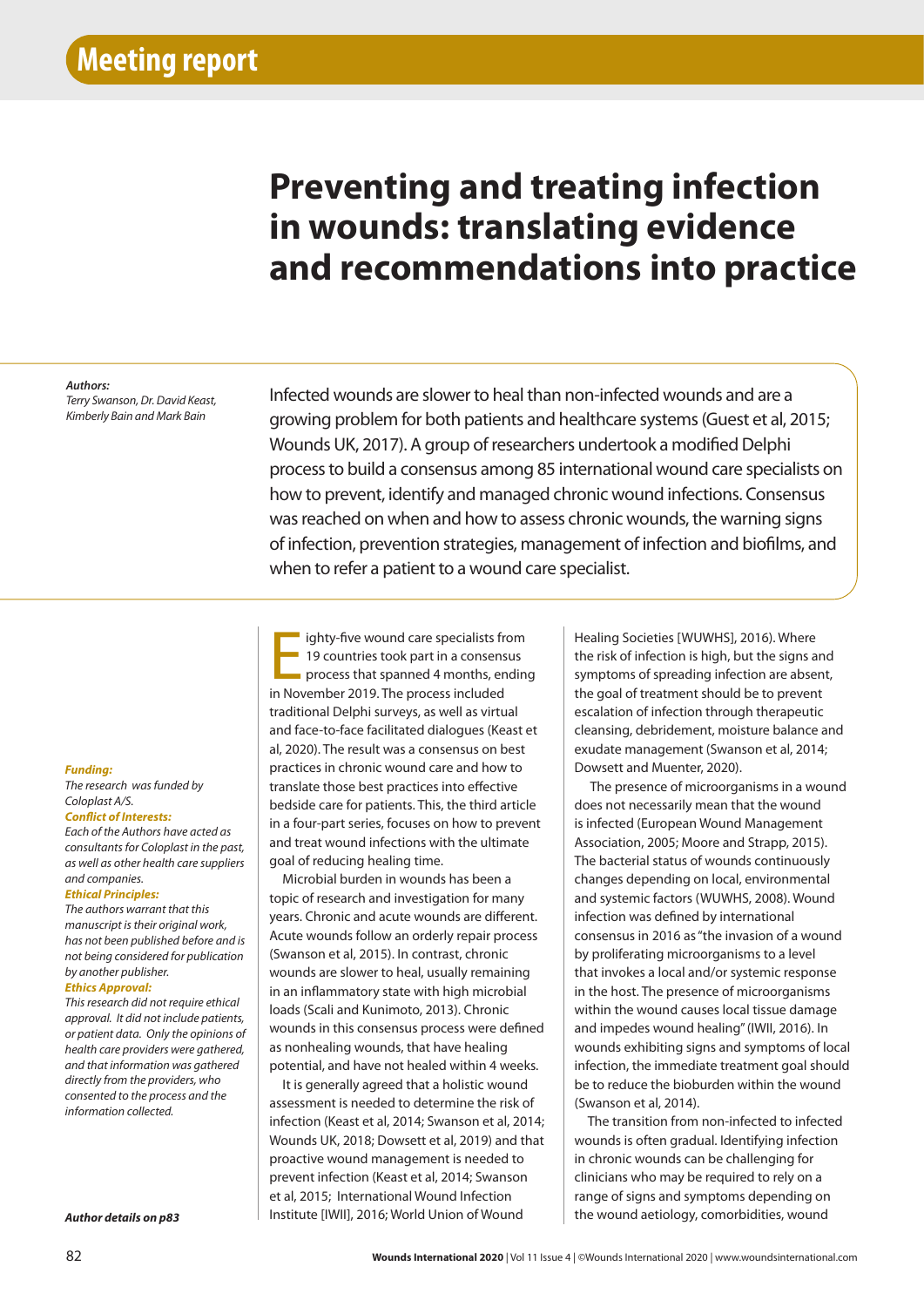**Figure 1. IWII Wound Infection Continuum (reproduced with permission).**



location and the patient's overall health and wellbeing (EWMA, 2005). A wound's microbial balance has been conceptually described by IWII (2016) as a continuum or a gradual increase in the number and virulence of microorganisms and the response those organisms invoke in the host. As the microbial virulence, numbers and pathogenic action increases, the wound infection moves from contamination through colonisation, local infection, spreading infection to systemic infection *[Figure 1]*. While progress in laboratory testing has been made, most clinicians do not have access to modern microscopy tests that identify the causative organism of infections, such as biofilm. Therefore, a wound infection must be diagnosed using clinical signs and symptoms, followed by a wound culture that may assist in identifying the causative organisms and resistant species to antibiotics that were commenced.

The classic signs and symptoms of wound infection include inflammation, new or increasing pain, increased malodour, local heat, swelling, advancing redness and purulence (WUWHS, 2008; Swanson et al, 2014; IWII, 2016). Increased exudate or exudate that has become purulent can be signs that the microbial burden in the wound may be stalling the wound's healing progression in the inflammatory phase (WUWHS, 2008; Swanson et al, 2015). In wounds where infection is suspected, the healthcare provider's immediate treatment goal must be to reduce the bioburden in the wound by therapeutic cleansing of the wound at each dressing change and through aggressive debridement of surface substance and underlying non-viable or unhealthy tissue to disrupt microbial burden and suppress biofilm regrowth (WUWHS, 2008; Swanson et al, 2014; WUWHS, 2019).

A holistic wound management approach and patient education about aseptic wound management is also critical for effectively treating wound infections (IWII, 2016; Moura et al, 2020). Monitoring progress and continual reassessment are important to evaluate the progression of the wound against the treatment goals, and a multidisciplinary approach, coupled with a treatment pathway that enables timely referral to specialists, is important for optimal outcomes (Ousey and Atkin, 2013; Swanson et al, 2014).

The role that biofilm plays in the development of infection, inflammation and in the delay of wound healing is generally accepted (Dowsett et al, 2019). Biofilms are described as microorganisms embedded in a thick, slimy barrier of sugars and proteins that acts as a barrier that shields microorganisms from the patient's natural immune system and from many antimicrobial agents (Keast et al, 2014). The seminal IWII 2016 International Consensus: Principles of Best Practice, defines biofilms as "a structured community of microbes with genetic diversity and variable gene expression (phenotype) that creates behaviours and defences used to produce unique infections (chronic infection)".

Biofilms are characterised by significant tolerance to antibiotics and biocides, while remaining protected from host immunity. Biofilm can develop within 2–4 days of initial colonisation, and become very tightly attached to extracellular matrix components or the wound bed, making them difficult to remove by surface irrigation or superficial debridement (Phillips et al, 2010; Swanson et al, 2014; Schultz et al, 2017). There is evidence that suggests biofilm is present in the majority of chronic wounds (Keast et al, 2014; WUWHS, 2016; Johani et al, 2017; Malone et al, 2017).

*Terry Swanson, Vice Chair International Wound Infection Institute, Nurse Practitioner Wound Management, Warrnambool, Australia; Dr. David Keast, Wound Care Theme Leader, WM Clinic St. Joseph's Parkwood Hospital London, Canada; Kimberly Bain, MA, BainGroup Consulting, Canada; Mark Bain, MBA, BainGroup Consulting, Canada.*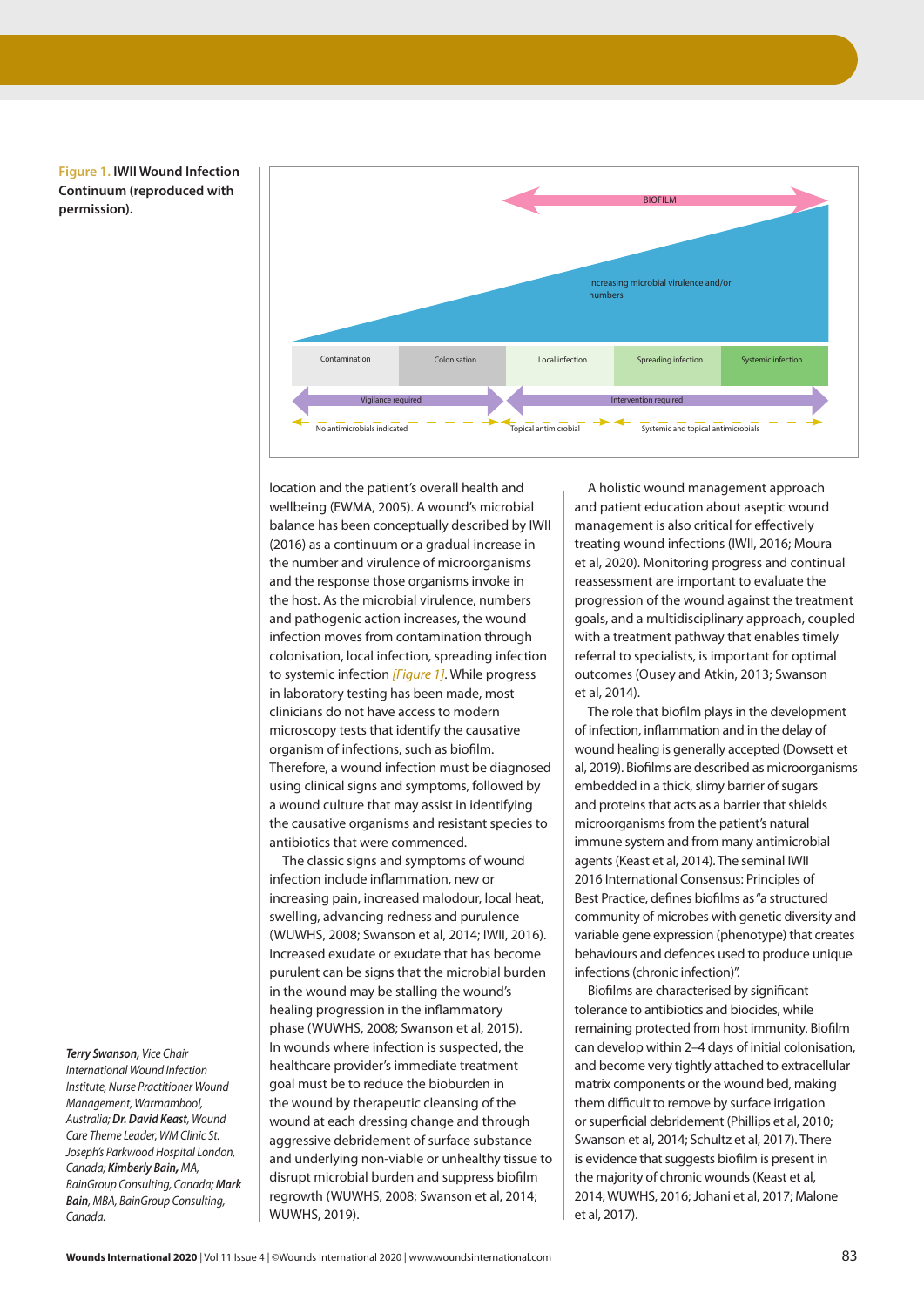Therapeutic wound cleansing at every dressing change and ongoing aseptic management, as well as conservative sharp and mechanical debridement are critical to effective biofilm management (Rodeheaver and Ratliff, 2007; WUWHS, 2008; Wolcott et al, 2010; Keast et al, 2014; IWII, 2016; WUWHS, 2019). Biofilms appear to 'recur' despite repeated attempts at antibiotic therapy (Keast et al, 2014). Biofilm eradication is difficult and almost impossible with a single structure approach. Multiple modalities are required to disrupt, decrease, and prevent reformation of biofilms.

The IWII 2016 consensus document recommends at least four steps are required: therapeutic cleansing, debridement, after debridement cleansing/care, antimicrobial dressings, and if spreading, systemic antimicrobials. An international consensus document in 2020, recommends an early antibiofilm intervention strategy through therapeutic cleansing, debridement, cleansing the edges and topical antimicrobials (Murphy et al, 2020). Evidence suggests that after appropriate wound bed preparation, applying topical antimicrobials to the wound helps reduce biofilm reformation and protects the wound from contamination by other microbes (Wolcott et al, 2010; IWII, 2016; Percival, 2017; Schultz et al, 2017; Wounds UK, 2017; WUWHS, 2019).

The best strategy for biofilm management is, therefore, the 'clean and cover' approach, which relies on the use of antimicrobial dressings between debridements to reduce the ability of planktonic bacteria to re-establish a biofilm (Keast et al, 2014). Both silver and iodine releasing dressings have been shown to kill biofilm bacteria (Akiyama et al, 2004; Percival et al, 2008; Phillips et al, 2015). The efficacy is influenced by time of exposure, number of applications, moisture level and agent formulation (Phillips et al, 2013).

# **Methodology**

Consensus building is based on the belief that when people think together, they can make better decisions (Bain and Hansen, 2020). This project utilised a Modified Delphi Process that combines the rigour and validation of the traditional scientific Delphi method with professionally facilitated virtual and face-toface collaborative processes (Keast et al, 2020). Eighty-seven wound care specialists across 19 countries were sent a series of surveys on chronic wound care, including specific questions on best practices in the prevention

and treatment of infection and biofilms, based on literature review evidence. Eighty-four of the survey participants then met face-to-face for 2 days to review the survey results and finalise their consensus.

# **Participants**

Participants were qualified wound-care specialists:

- 86% had more than 10 years of wound care experience
- 18% of participants reported that their practice is 100% wound care, with the average across all respondents being 65% of their total clinical practice being wound care
- Participants included: doctors (29%), nurse specialists (61%) and other healthcare professionals (10%)
- Participants reported that 65% of the wounds they treat are chronic wounds
- Participants reported that on average 44% of the wounds they treat are infected.

## **Survey results**

Eighty-seven wound care specialists were surveyed in September and October 2019. The first survey had an 82% response rate and the second survey had a 71% response rate.

When asked how much longer, in their experience, wounds took to heal because of the existence of infection or biofilm, 73% of

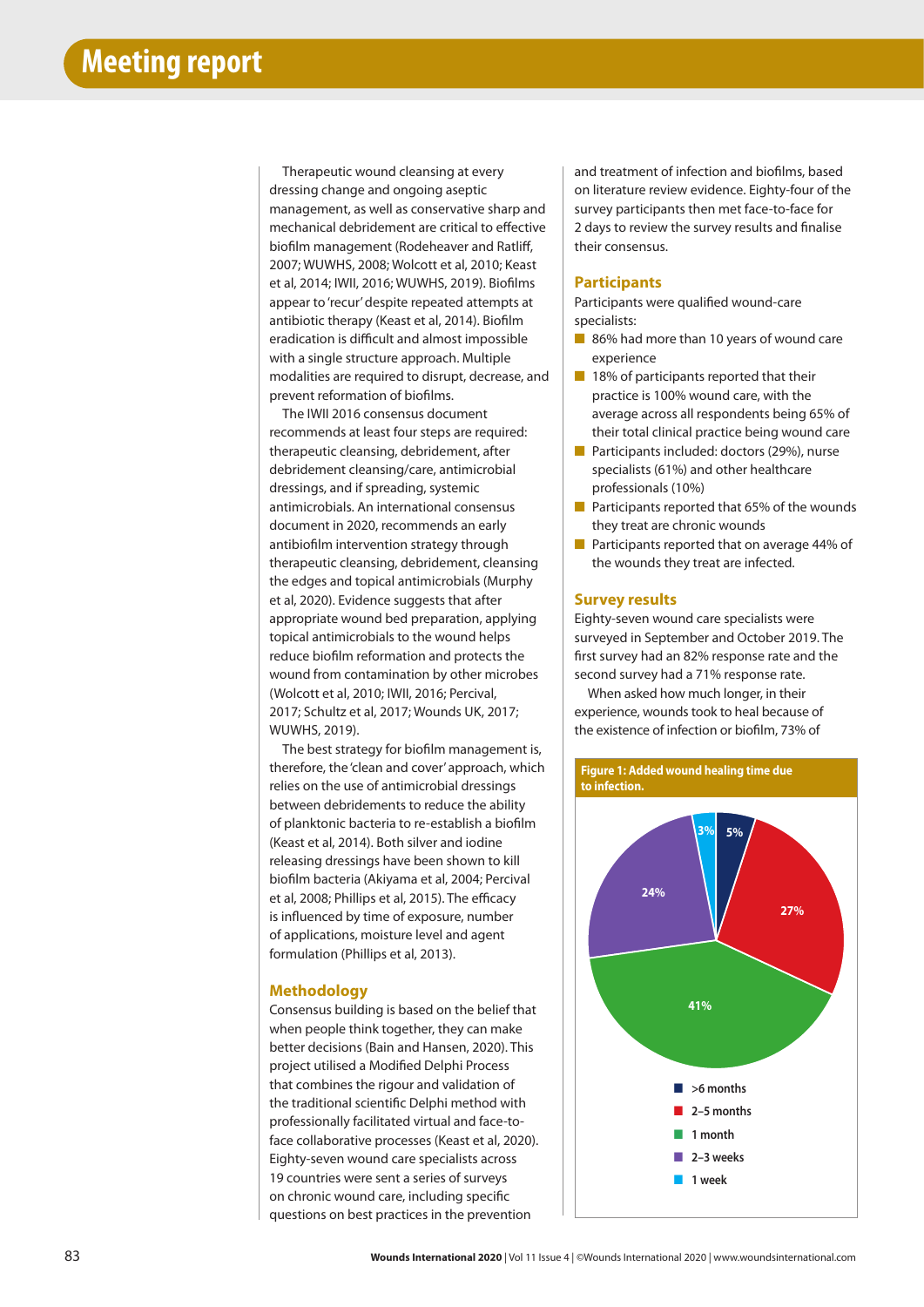respondents reported that healing time was extended by 4 weeks or more *[Figure 1]*. A total of 82% of respondents agreed that the presence of bacteria in wounds is one of the biggest factors that delays healing. Regarding biofilm, 95% of respondents agreed that biofilm in a chronic wound can cause infection and delay healing.

When conducting a wound assessment, 91% of respondents indicated that they always examine the wound bed for signs of infection. Ninety-eight percent of respondents indicated that assessing the wound at each dressing change provides an opportunity to diagnose and treat a wound infection in the early stages and decreases the potential of limb- or life-threatening infections. When asked what they look for when assessing the level of bioburden in a wound, respondents indicated amount, odour and colour of exudate (88%), inflammation of the wound edge and periwound skin (85%), and increased pain levels (75%).

Ninety-eight percent of respondents agreed that one of best ways to decrease the risk of infection and the development of biofilm in chronic wounds is to manage the gap or deadspace between the wound bed and the dressing. Management of wound bioburden was identified as one of the top three most important critical success factors in managing chronic wounds. Eighty-seven percent of respondents agreed or strongly agreed that managing biofilm is an important step in preventing spread and systemic infection. When asked to rank in order of importance, factors considered when choosing the best dressing choice for patients, respondents identified wound bed assessment, prevalence of bacteria in the wound, amount of exudate and presence of biofilm as the top-four risk factors *[Table 1]*.

When treating an infected wound, respondents indicated the two most effective ways to prepare the wound bed are debridement and therapeutic irrigation. Forty percent of respondents indicated they always or usually debride the wound before applying a dressing and the most popular debridement methods reported were surgical sharp (79%), autolytic (63%) and mechanical (54%). Eighty-three percent of survey respondents indicated that once the wound bed is prepared the best way to fill the gap for wounds that are up to 2cm deep is to use a dressing that conforms to the wound bed.

## **Consensus results**

Eighty-four of the wound specialists surveyed met in Denmark in November 2019 for a 2-day facilitated face-to-face dialogue. Consensus

## **Table 1. Importance of factors in determining best dressing choice for patients.**

| Rank |                                                        |
|------|--------------------------------------------------------|
| 1st  | Wound bed assessment                                   |
| 2nd  | Prevalence of bacteria in the<br>wound                 |
| 3rd  | Amount of exudate                                      |
| 4th  | Occurrence of biofilm in the<br>wound                  |
| 5th  | Amount of dead-space in the<br>wound                   |
| 6th  | Assessment of periwound skin                           |
| 7th  | Frequency of dressing changes                          |
| 8th  | Availability of resources                              |
| 9th  | Patient's body profile and activity<br>level           |
| 10th | Patient's capacity to engage in<br>effective self-care |
| 11th | Patient preferences                                    |





was reached on a number of recommendations on how to prevent and management infection and biofilm. Consensus was achieved when more than 80% of participants agreed AND no participants disagreed with a recommendation (i.e. 100% of participants either agreed with or agreed to support a recommendation).

Eighty-two percent of participants agreed that chronic wounds should be assessed at least once per week, with 23% of those indicating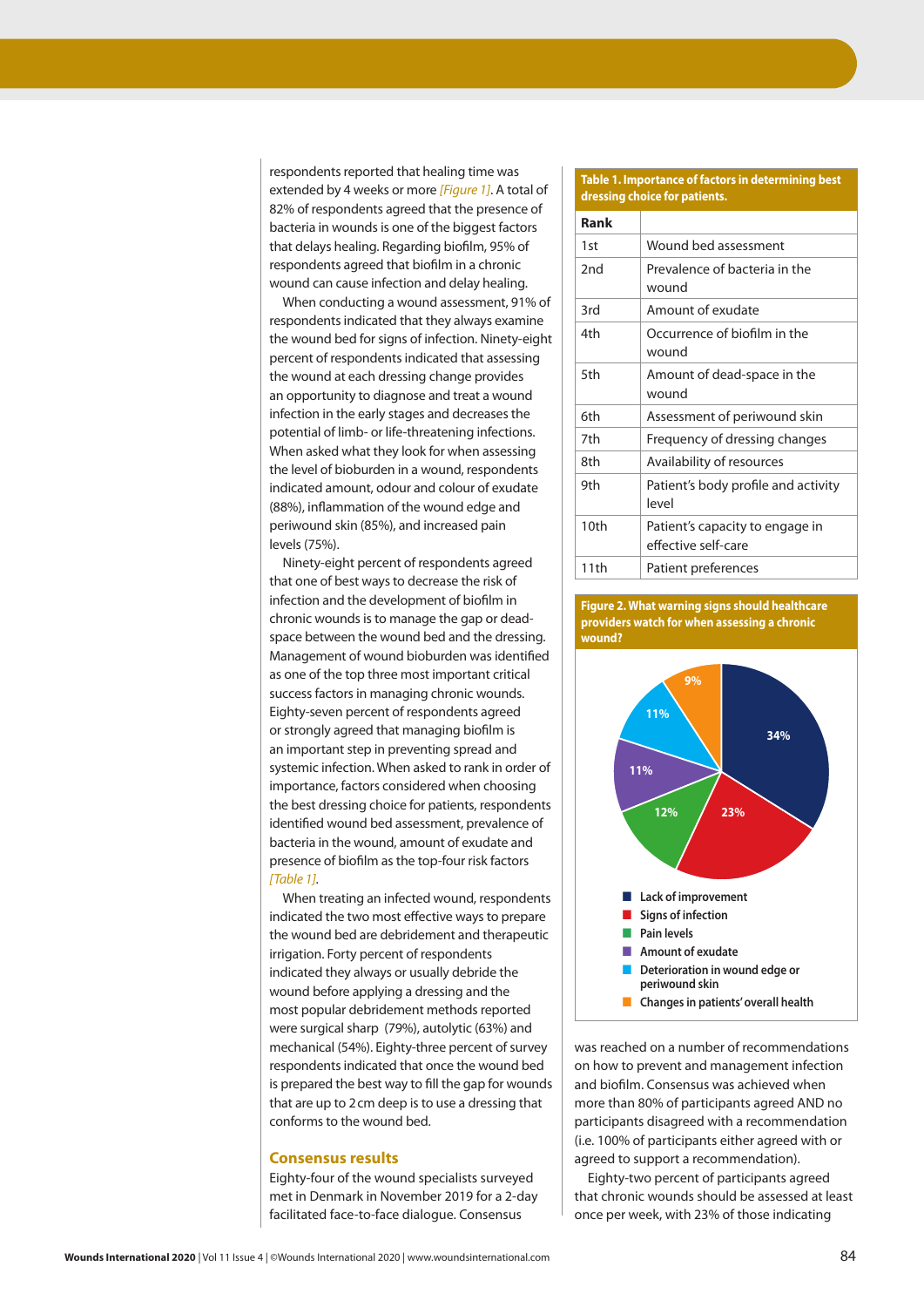assessment should happen at every dressing change. Participants also agreed that the warning signs that healthcare providers should be looking for when assessing a chronic wound are: lack of improvement; signs of infection; pain levels; amount of exudate; deterioration of wound edge or periwound skin; and changes to the patient's overall health and wellbeing *[Figure 2]*.

Consensus was reached on how to prevent infections in chronic wounds. It was agreed that the best prevention strategies are:

- Effective debridement and wound cleansing
- Managing exudate by managing the gap between the wound bed and the dressing
- Assessing wound bioburden at each dressing change using the IWII Wound Infection Continuum (IWII, 2016)
- Promoting a sterile environment through hand washing, antiseptic use, and ongoing patient education; and
- Continuous antimicrobial stewardship.

Participants also agreed that the best ways to prepare the wound bed to prevent or treat infection were debridement and therapeutic cleansing, followed by using a dressing with antimicrobial properties for local infections and the use of systemic antibiotics, appropriate for the type and level, for spreading and systemic infections. When asked what active components in dressings are best used to treat local infections, participants recommended, in rank order:

- 1. Silver
- 2. PHMB (Polyhexamethylene Biguanide)
- 3. Honey
- 4. Iodine

Consensus was also reached on what factors should prompt health care providers to refer a patient to a wound-care specialist. When one or more of the following factors is present, it was recommended that the patient be referred to a wound care specialist:

- Worsening of wound condition observed by increase in wound size, odour, pain or exudate (i.e. a treatment plan was established and followed but the wound is not healing or is deteriorating)
- There is a lack of wound healing progression within 14 days
- There is suspicion of, or signs of, systemic infection or biofilm
- Comorbidities and other complications (i.e. diabetes, elevated C-Reactive Proteins, underlying structures like exposed bone or tendons, aetiology of wound is not known). Regarding biofilm, consensus was reached on

best practices to prevent biofilms, what to look for when assessing the presence of biofilm and what healthcare providers should do if biofilm is suspected in a chronic wound. Best practices in preventing biofilm development were identified as:

- Debridement
- **B** Therapeutic Cleansing
- Antimicrobial choices and stewardship, and
- Managing the gap between the wound bed and the wound dressing.

When assessing a wound for presence of biofilm, it was recommended that healthcare providers look for the following:

- Delay in healing progression
- Complications, such as bleeding, discolouration, granulation and fragile tissue
- Excessive amounts of exudate or grey film in the wound
- Odour: and
- Changes in the patient's overall wellbeing or quality of life.

When biofilm is suspected it is recommended that healthcare providers do the following:

- 1. Debride and clean the wound;
- 2. Employ antimicrobials and/or NPWT (negative pressure wound therapy);
- 3. Change the dressing type or dressing frequency:
- 4. Perform diagnostic tests or refer to a wound care specialist;
- 5. Manage the gap or dead-space between the wound bed and the dressing.

Participants also agreed that the best dressing choice for wounds down to 2cm deep is a dressing that conforms to the wound bed.

## **Conclusions**

The prevalence of non-healing wounds continues to be a global problem. Evidence is mounting about the importance of prevention and treatment of infection in wound care and there is growing evidence that biofilm is detrimental to wound healing. This project brought together wound care specialist from across 19 countries to develop a consensus on how healthcare providers should prevent, identify, and treat infection and biofilm in chronic wounds. The consensus reached was that managing the gap or the dead-space between the wound bed and the dressing is one of the best ways to prevent infection and detrimental biofilm development in chronic wounds.

The consensus process concluded that the prevention of infection and biofilm development should always be a goal of